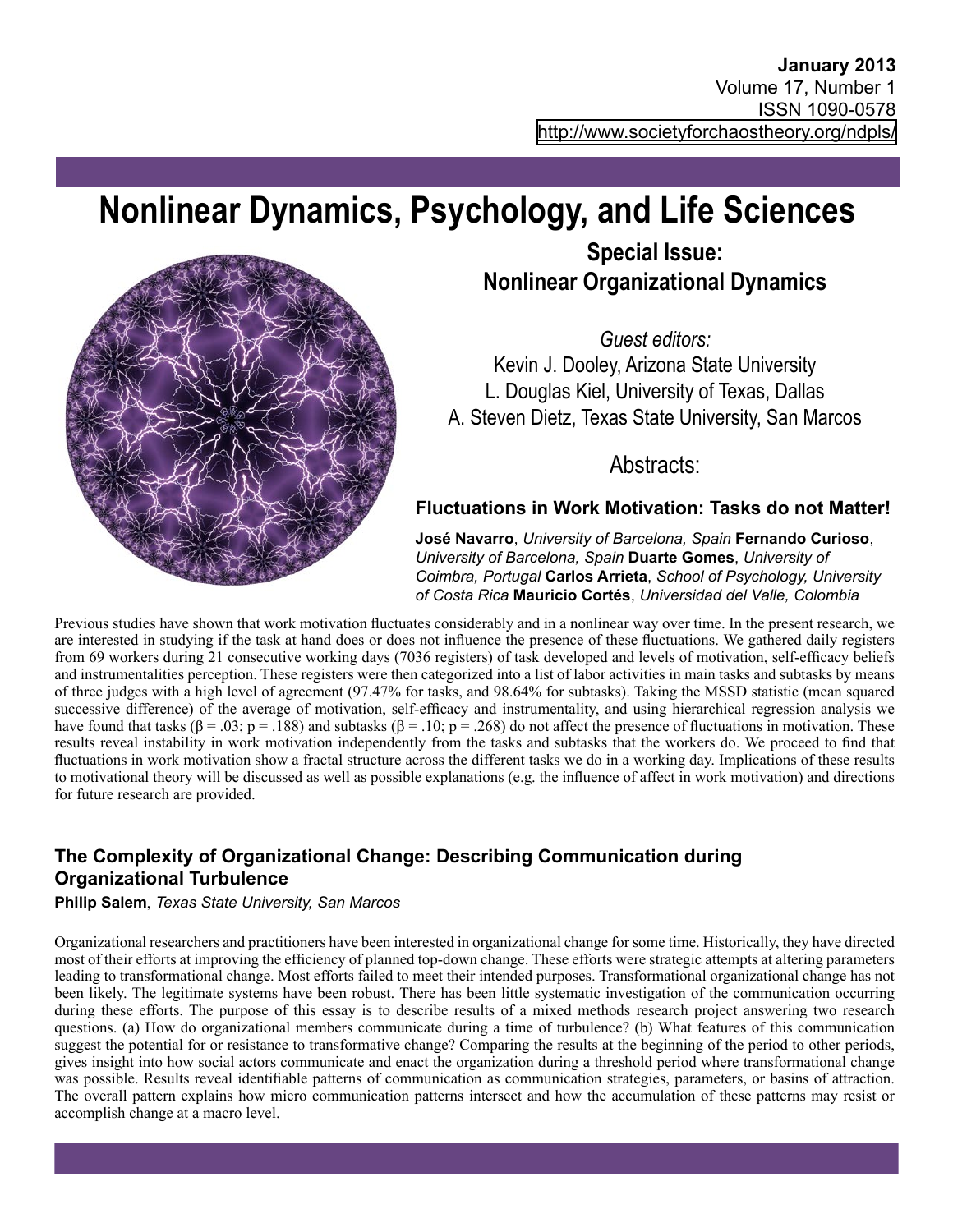## **Hyper-Competition, Collusion, Free Riding or Coopetition: Basins of Attraction When Firms Simultaneously Compete and Cooperate**

#### **Surya Pathak,** *University of Washington, Bothell,* **Mohan Pokharel**, *Concord University,* **Sankaran Mahadevan**, *Vanderbilt University*

Using a dyad in a homogeneous market, facing investment decisions, we investigate simultaneous competition and cooperation behavior of firms under the effects of (a) government policies that send signals regarding incentives for different levels of competition and cooperation and (b) two different "states of nature" for the market, i.e., one that rewards firms for building on their existing strategic path and another that rewards firms for exploring new strategies. We conceptualize the dyad and the external environment as a complex adaptive system and formulate simultaneous competition and cooperation as a dynamic duopoly game with variable demand and supply curves. Employing a simulation-based methodology, we investigate the attractors of this two-firm system. We find that in markets that reward firms for building on their existing strategic path, coopetition (sustained simultaneous competition and cooperation) is a common attractor and the system is not affected by imbalances in governmental policies. On the other hand, in markets that reward firms for exploring new strategy, coopetition is rare; rather, the system frequently exhibits hyper-competition, collusion or free-ridership. Additionally, we find that market share of firms as well as a firm's initial disposition toward competition and cooperation are important factors that affect the outcome.

#### **Cusp Catastrophe Models for Cognitive Workload and Fatigue: A Comparison of Seven Task Types**

#### **Stephen J. Guastello, Henry Boeh, Hillary Gorin, Samuel Huschen, Natalie E. Peters, Megan Fabisch,** and **Kirsten Poston,** *Marquette University, Milwaukee, WI*

The study introduces a nonlinear paradigm that addresses several unresolved problems concerning cognitive workload and fatigue: (a) how to separate the effects of workload versus fatigue, (b)whether the upper boundaries of cognitive channel capacity are fixed or variable, and how multi-tasking produces a bottleneck phenomenon, (c) that prolonged time on task can produce performance decrements but also produce improvements in task performance associated with practice and automaticity, and that (d) task switching can alleviate fatigue but could be mentally costly. This study describes two cusp catastrophe models that have become useful for separating the workload and fatigue performance phenomena and explores the role of task switching and multitasking in both performance phenomena. In the experiment, 105 undergraduates completed seven computer-based tasks seven times under one of four experimental conditions: tasks fully alternated, tasks aggregated with the multi-task module performed first, aggregated with the multi-task module performed last, and where the participants chose the task order themselves. Results supported both the cusp models such that fatigue effects were stronger for tasks with higher memory or attentional demand, and were often counteracted by practice effects; spelling ability acted as a compensation variable in most cases, and the intervening amount of work done acted as the bifurcation variable. For cognitive workload, catastrophic shifts in performance were noted between the single tasks and the multi-task, with relative difficulty of the single task acting as the load (asymmetry) variable and the flexible task ordering condition as the bifurcation variable.

#### **Estimating Population Ecology Models for the WWW Market: Evidence of Competitive Oligopolies**

#### **Ruth Mateos de Cabo**, *Universidad CEU San Pablo and Universidad Complutense de Madrid, and* **Ricardo Gimeno**, *Banco de España, Madrid*

This paper proposes adapting a particle filtering algorithm to model online Spanish real estate and job search market segments based on the Lotka–Volterra competition equations. For this purpose the authors use data on Internet information searches from Google Trends to proxy for market share. Market share evolution estimations are coherent with those observed in Google Trends. The results show evidence of low website incompatibility in the markets analyzed. Competitive oligopolies are most common in such low-competition markets, instead of the monopolies predicted by theoretical ecology models under strong competition conditions.

## **The Organizational Neurodynamics of Teams**

**Ronald Stevens** *The Learning Chameleon, Inc., IMMEX/UCLA,* **Jamie C. Gorman** *Texas Tech University,* **Polemnia Amazeen** *Arizona State University,* **Aaron Likens** *Arizona State University,* **Trysha Galloway** *The Learning Chameleon, Inc., Culver City, CA*

Our objective was to apply ideas from complexity theory to derive expanded neurodynamic models of Submarine Piloting and Navigation showing how teams cognitively organize around task changes. The cognitive metric highlighted was an electroencephalography-derived measure of engagement (termed neurophysiologic synchronies of engagement) that was modeled into collective team variables showing the engagement of each of six team members as well as that of the team as a whole. We modeled the cognitive organization of teams using the information content of the neurophysiologic data streams derived from calculations of their Shannon entropy. We show that the periods of team cognitive reorganization (a) occurred as a natural product of teamwork particularly around periods of stress; (b) appeared